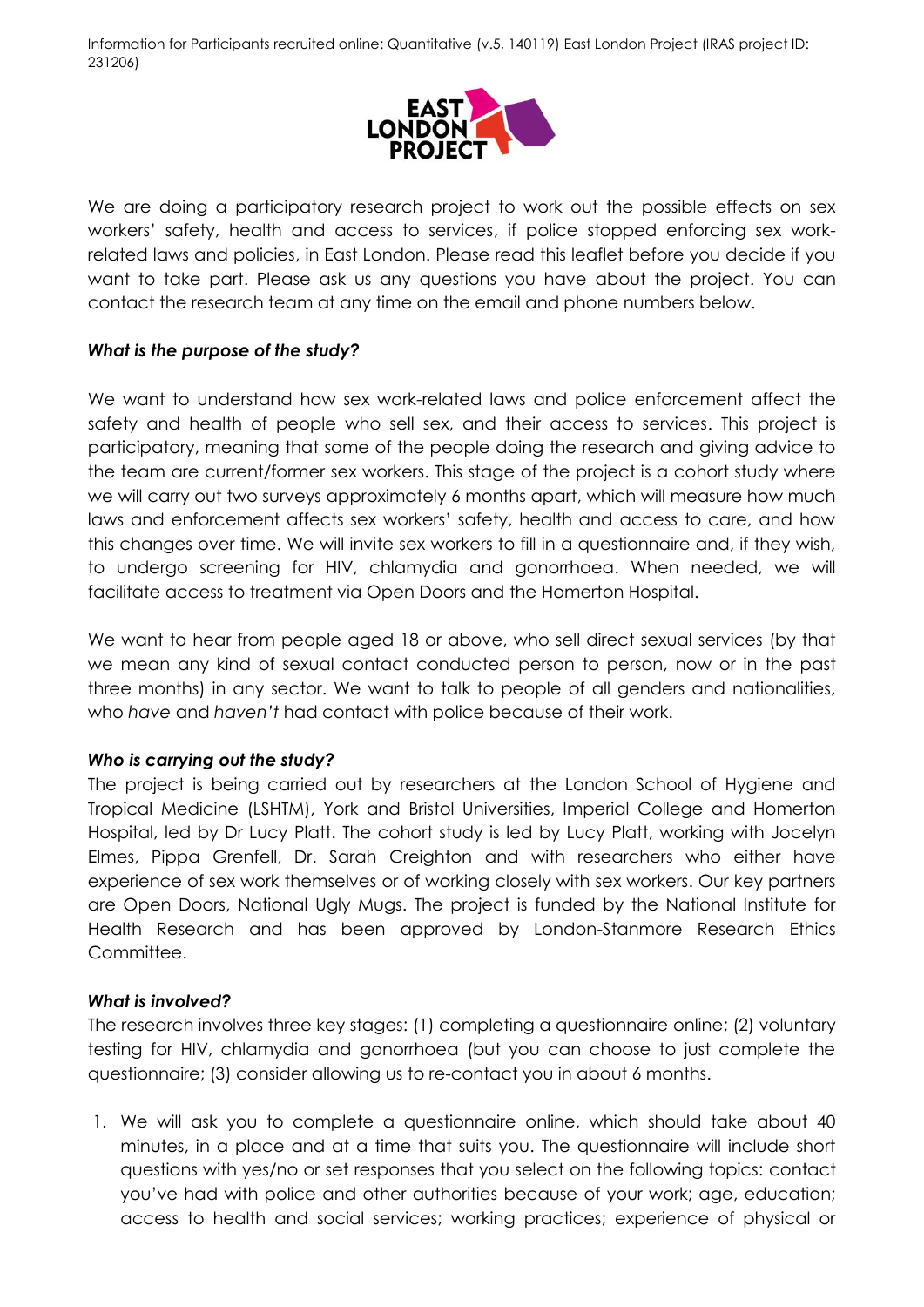sexual violence by clients, other parties at work, police, non-paying partners and others outside of work; emotional health; sexual health; and drug and alcohol use. You don't have to answer any question if you don't want to, and you can stop the interview any time without saying why.

- *2.* You will also be offered testing for HIV, chlamydia and gonorrhoea using self-collected devices that consist of a finger-prick blood test (for HIV) and self-collected tests for chlamydia and gonorrhoea (using vaginal or rectal swabs and urine samples as appropriate). Testing will be done by a testing service called the Doctors Laboratory (TDL). You have to give your address (or that of a friend) to the research team in order to receive the test kits and your phone number to TDL to receive the results. You will receive an automated text message with your results after a few days from TDL and be referred to Sarah Creighton at the Homerton Hospital for treatment if necessary or directed to a local clinical service. In the case of a positive HIV test result you will be asked to go for confirmatory testing at the Homerton Hospital or an STI hospital near you. **These tests are voluntary**. If you have just had a recent screening for HIV, chlamydia or gonorrhoea at the Homerton Hospital, the researcher will ask you whether you would mind giving two out of three items of information: (1) Clinic number; (2) date of birth (this does not have to be the real DOB just the one provided to the clinic); (3) name used at registration of clinical services (again this does not have to be your real name), so we can link in your results to your questionnaire. Any personal information that you give such as name, or date of birth or clinic number will be kept separately from your questionnaire data and destroyed at the end of the project.
- *3.* After you have completed the questionnaire and tests, we will ask you whether you agree to be re-contacted to take part in the research again in 6 months' time. We want to re-contact individuals in order to see whether there have been any changes in their experience of policing over time, perhaps due to changes in a policy or new police officers working in the area. In order to re-contact you, we would need to collect the following information from you: mobile number; email address; other numbers where you can be contacted (without risk of people finding out about your work if you do not want them to know); or let us know if we can re-contact you via Open Doors outreach team. All of this information will be stored securely in a password protected file. It will not be linked to the replies you gave as part of the survey questionnaire.

#### *Is the research confidential?*

Yes. Your personal identity will be protected at all times. You do not need to tell us your real name; you can give us a nickname or any other name you choose. When we write or talk about anything you have told us, we will not use your real name (or any other name you give us) and we will not include any other information that could identify you. Your personal information will not be shared with any government authorities. The *only*  exception would be if you told us something that showed that you or another adult was in serious danger, or that a child was being harmed. If this happened, we might have to tell someone, but we would always talk to you about this first.

We will keep all the information you share with us confidential and store it securely. We will keep the information from the questionnaire in a computer folder that only the researchers can access (with a password), this is all stored under an anonymous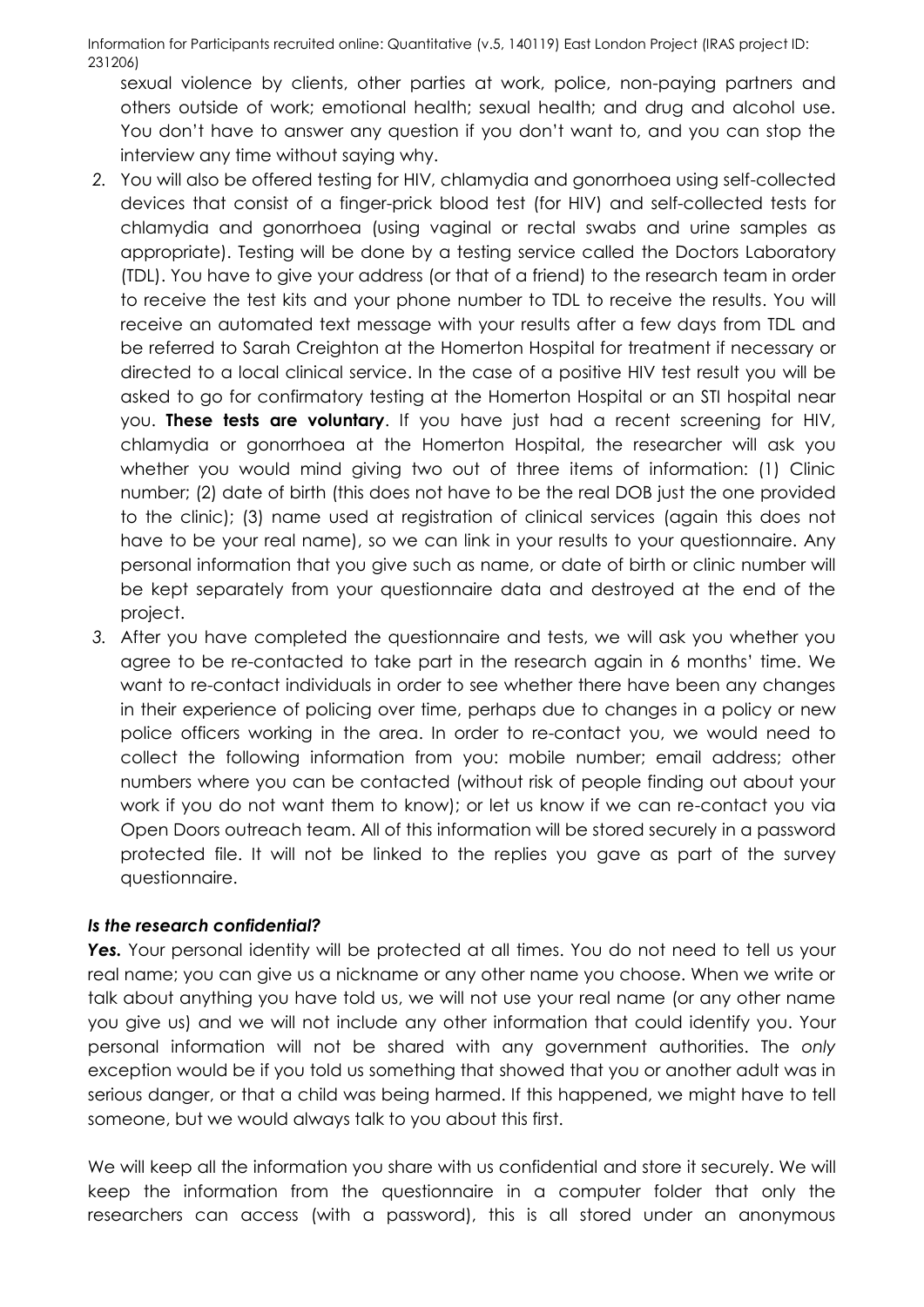identification number and not your name. The questionnaire is completed via a secure electronic system with restricted access and is fully encrypted at all times to the highest standard. Any information you provide us will be fully encrypted to international gold standards in compliance with Data protection Act and EU General Data Protection Regulations. Only the research team will be able to access your data. Using the highest security standards your encrypted data will be transferred to secure servers at LSHTM. At the end of the study any personally identifying information will be securely digitally deleted. All information that you give us to enable us to facilitate any treatment for chlamydia, gonorrhoea or HIV as well as re-contacting you in 6 months' time will be stored in password protected files and not linked to the questionnaire information. The testing service will require your mobile number to send you your results and your address to send the test kits. This is a standard service following NHS confidentiality guidelines and TDL will not have any other information about you or that you are participating in this study. At the end of the project, we will delete your contact information.

## *What are the benefits and risks of taking part?*

You might see the chance to share your experiences as a positive thing, but some issues may be difficult to talk about. We will ask questions as sensitively as possible and you do not have to answer any questions you do not want to. You might welcome the chance to be tested for HIV, gonorrhoea and chlamydia without going to a clinic and we will provide results and any treatment necessary. As a positive result is likely to be distressing – particularly in the case of HIV - we will ensure you receive the correct clinical support you need. We will tell you about organisations that provide support on safety, health and rights, and we can help you contact these organisations if you want. You may not want us to re-contact you in 6 months if you think that you may no longer be working in sex work or you are concerned someone will find out about your sex work. It will be important for the research to re-contact you in 6 months anyway just to find out how you are and whether you have left sex work. We will only re-contact you via the methods you tell us to and will not persist in re-contacting you if you do not wish to be contacted. If we cannot get hold of you, we will not tell people the focus of the study or the reason we are trying to contact you. We will give you £20 to thank you for taking part in the study.

## *Do I have to take part in the study?*

**No.** It is totally up to you. Before you decide, think about whether taking part in this study could cause you any personal or work problems.

- ― Is this a good time and place to talk about your experiences and your views?
- ― If not, what time or place would be better for you?
- ― Is this a good time to have a test for HIV, gonorrhoea and chlamydia?
- ― Do you have any concerns about taking part in this interview? If you do, please talk about them with the researcher or a project worker before you decide.

You can change your mind about taking part at any time, without saying why. This will not affect your care or your legal rights in any way.

## *How will the research be used?*

We will use the results to design the next parts of the project - a 'mathematical model' to work out what the effects could be, if police stopped enforcing current sex work laws/policies. We will use the full results to recommend policies and services to local authorities, police, health and social services, that protect sex workers' safety, health and